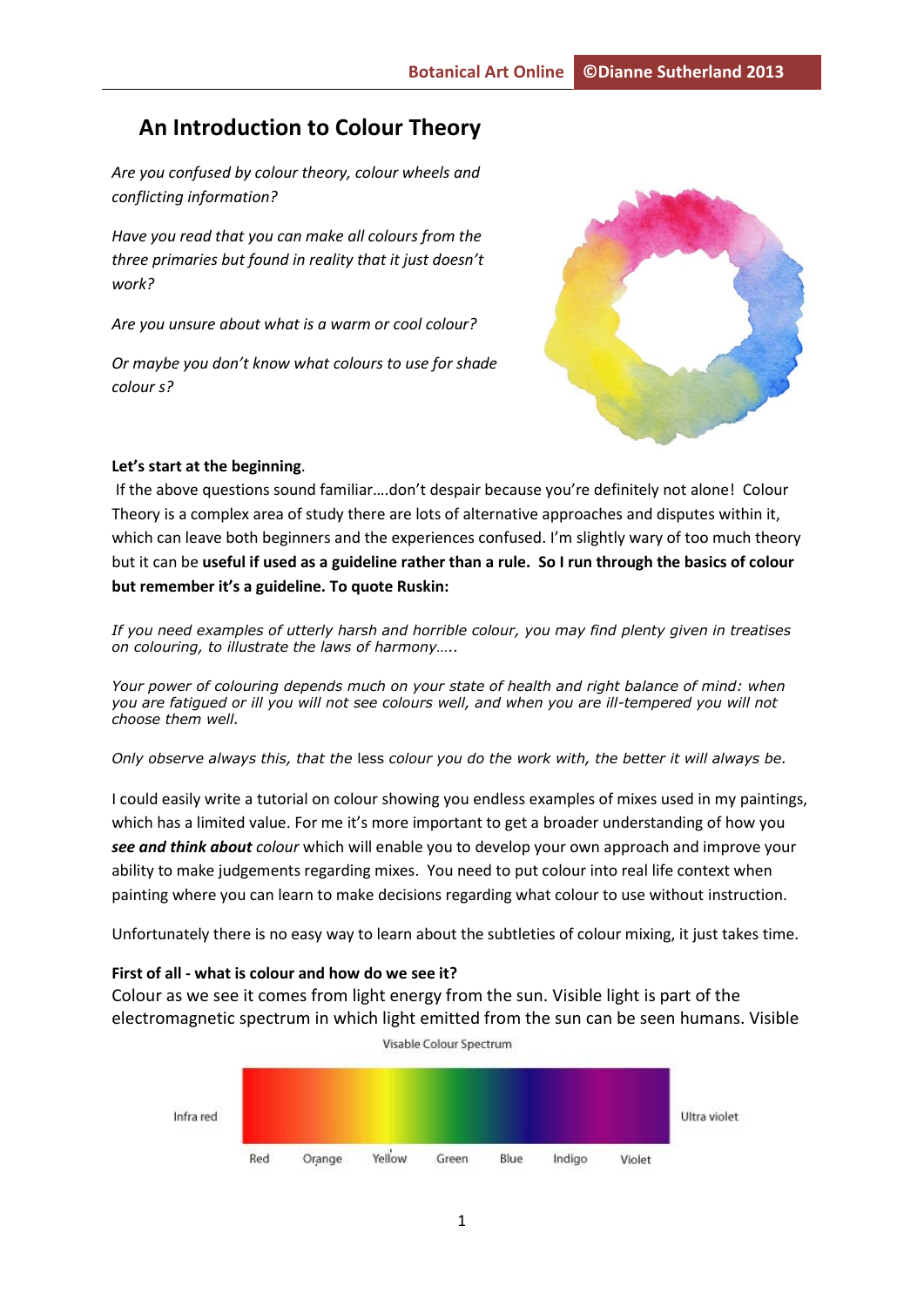light or 'white light' comprises all the colours of the rainbow: red, yellow, orange, green, blue, indigo and violet, which collectively make 'white light'. Conversely black is the total absence of light. The light spectrum can be observed in its component colours in a rainbow or through the dispersion of white light through a prism, which separates the colours. The electromagnetic spectrum is actually much wider but we see only a small part of it. Other organisms see differently, for example, many insects, such as bees, can see ultraviolet light but cannot see red. Many flowers have evolved ultraviolet guide markings to assist pollinators in finding food rewards in flowers. This is a mutualistic relationship in which the insect finds food and flowers are cross pollinated.

 When you look at an object, you can see light that is either emitted by the object or light that is reflected or transmitted by it. For example, a fire emits orange-red light while a leaf reflects green light and absorbs the remaining light. Each colour has a specific wave frequency, between 400-700 nanometres (nm) which our eyes perceive as different colours. Red has the longest wavelength and Violet the shortest. Light bends at different points because of the different wavelengths, which can be demonstrated as it passes through a prism and the colour separates. When our eye sees light from the outside world it is focused by the lens onto the retina. It is absorbed by pigments in the eye's slight-sensitive cells, called rods and cones. The different cells respond the different wavelengths of light and we 'see' the different colours.

| Colour: Light in the<br>human visible spectrum | Wavelength in nm |  |
|------------------------------------------------|------------------|--|
| Red                                            | 650              |  |
| Orange                                         | 590              |  |
| Yellow                                         | 570              |  |
| Green                                          | 510              |  |
| Blue                                           | 475              |  |
| Indigo                                         | 445              |  |
| Violet                                         |                  |  |

### **Science Meets Art, Newton's Theory of Colour**

In 1672 Isaac Newton discovered that by placing a prism near his window and allowing the light to pass through, he could observe the seven separate colours on his wall. Newton hypothesized that light was made up of particles of colours, and, that the different colours of light moved at different speeds, he proposed that red light moved more quickly than violet. And therefore bends less sharply than violet as it

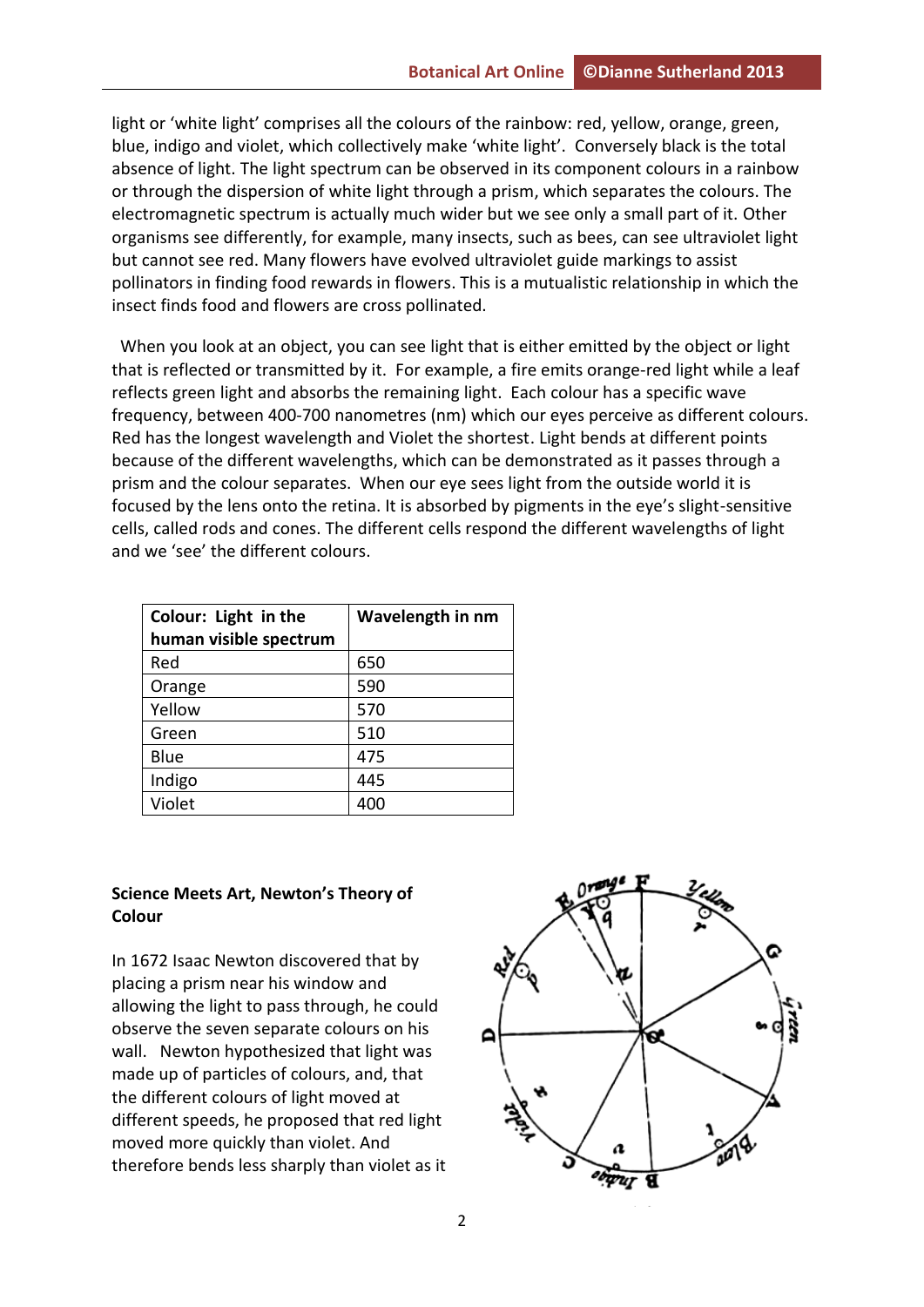passes through the prism, creating a 'spectrum' of colours. He was the first person to refer to it as a spectrum and created this colour circle in his publication, *Optiks* 1704. **This concept of colour from light was grasped by artists and his arrangement of colours around the circumference of a circle allowed the painters to see the relationships between colours with three primaries (red, yellow, blue) from which all other colours could be made arranged opposite their complementary colours.** It is likely that Claude Boutet's painter's circle of 1708 was based on Newton's circle.



**Left:** Boutet's 7 and 12 point colour circles were probably based on Newton's circle. Boutet was unable to represent spectral red with any one pigment, so he substituted two reds, 'fire red' and 'crimson' and left out indigo.

**The problem of not being able to represent spectral colours with paint highlights potential for confusion because paint is simply not the same as light colour.** However colour circles are still the most useful for the painter.

The colour wheel as an arrangement of colours around the circumference of a circle is still used today. It allows painters to arrange the primaries (red, yellow, blue) to be arranged opposite their complementary colours, (e.g. red opposite green, as a way of denoting that each complementary would enhance the other's effect through optical contrast.

## **Goethe's** *Theory of Colours*

In 1810 German poet, Johann Wolfgang Goethe, wrote about his views on **the nature of colours** in his publication *Theory of Colour.* He was the first to **discuss human perception of colour under a variety of different conditions**. He considered Newton's theory and wrote about special cases, including discussions on colour in shadows, refraction and chromatic aberration. His work was influential on a number of artists, including J M W Turner and W Kandinsky.

### **IMPORTANT: A Word of Warning: Why is it confusing?**

Boutet's difficulty in mixing the correct colours highlights a problem experienced by students of watercolour when comparing light colour with paint pigment. The biggest problem with colour theory in the wheel or circle is the fact **that there's a difference between light theory ( additive colour mixing) and colour theory involving paint pigments ( subtractive colour mixing) – they are**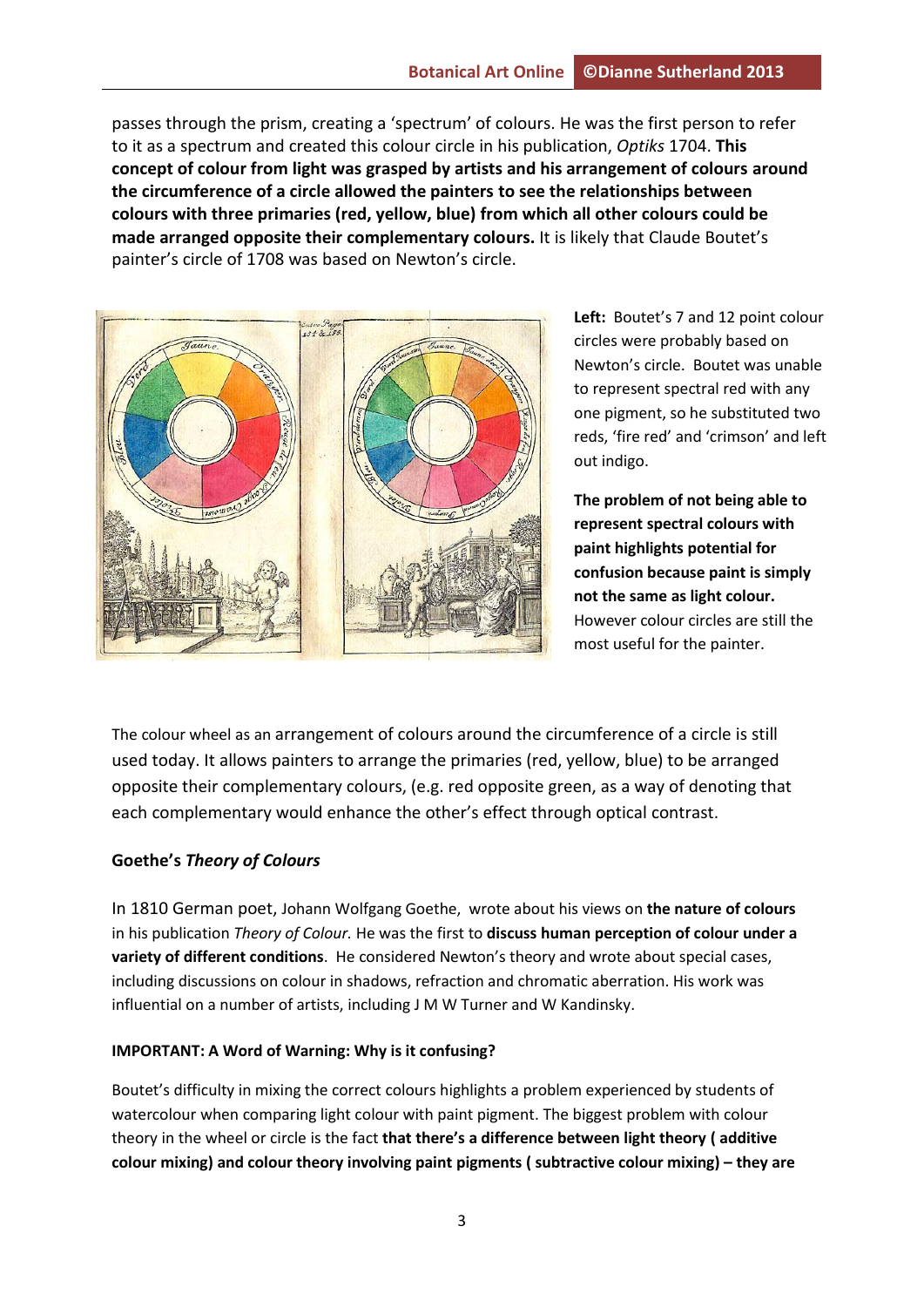**not the same and you simply can't mix everything that you need from the '3 primaries' because they are not true primaries as in light**. This doesn't mean that it's not a useful theory as a guideline **and it's important to understand the limitations of colour theory demonstrated in colour wheels or circles.**

A **further confusion exists** because of the **lack of consideration of the basic attributes of colours**: **hue (basic colour), saturation (intensity of colour) and tone (lightness or darkness)**

So if you have been told to work with a very limited primary palette don't be surprised if you can't achieve the vibrant colours found in nature. In reality you will need a few more paints than the basic primaries in your our paint box. Having said that I do suggest keeping the palette under control, with around 12 – 20 colours. You can add more later if you wish. While it is possible to purchase a wide array of colours it is important to understand how to mix colours first. But you don't need to waste time mixing endless colour charts, instead it's more important to put colour into context.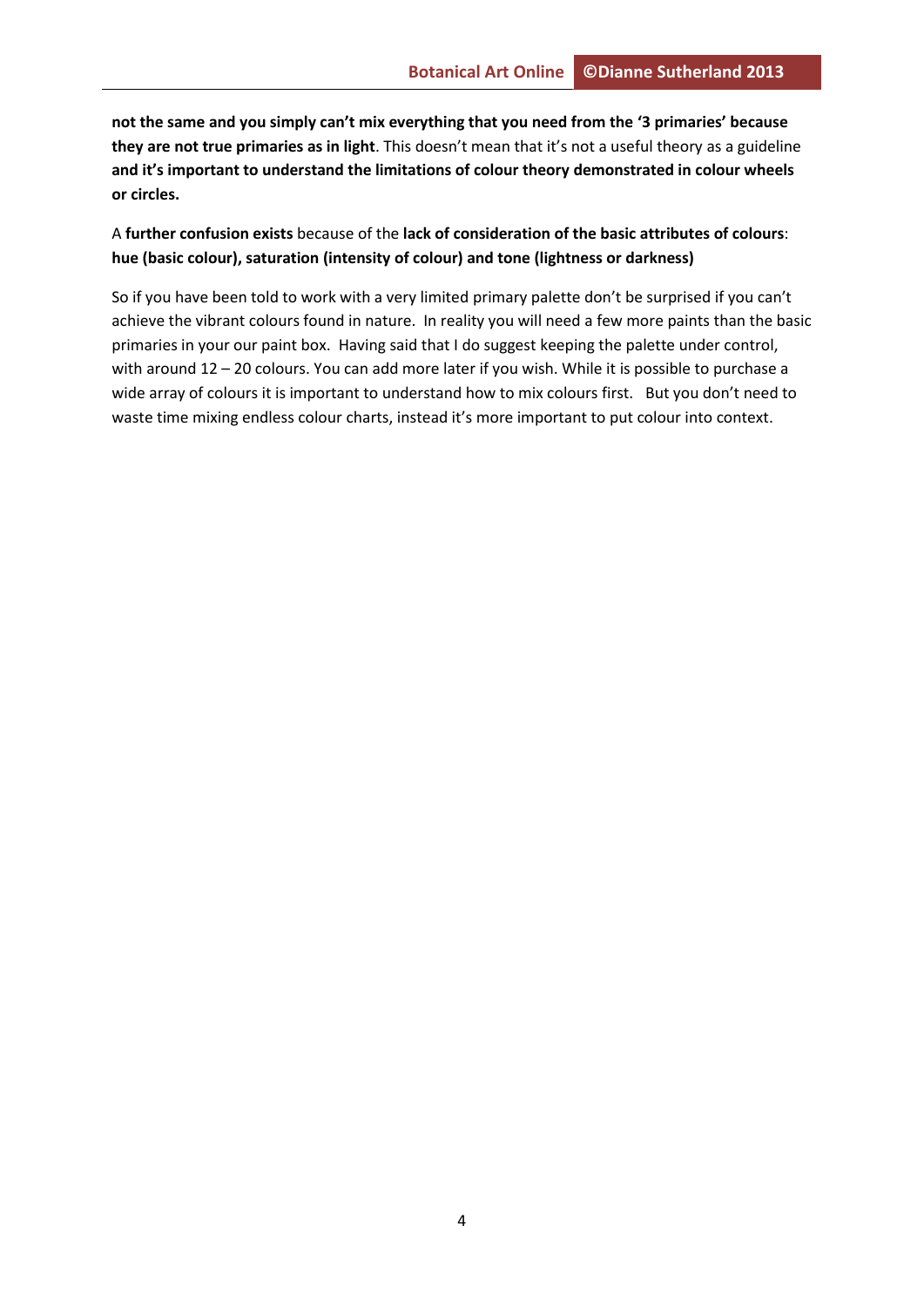# **Colour Theory Basics**

We have already discussed the origins and limitations of colour theory so we will go back to basics with the colour wheel for reference and will then look at practical advice in colour mixing.

# **The 12 point colour Wheel**

# *Starts with 3 Primary Colours:*

- **Red**
- **Yellow**
- **Blue**



The primaries form the basis of our colour wheel. To create a 12 point colour wheel you can use any red, yellow or blue, here are a few alternatives to try in the table below. As you will realise there are many combinations!

| Red         | Permanent Alizarin Crimson | Permanent Carmine   Permanent Rose |              |
|-------------|----------------------------|------------------------------------|--------------|
| Yellow      | Cadmium Yellow             | Aureolin                           | Lemon Yellow |
| <b>Blue</b> | <b>French Ultramarine</b>  | Cobalt Blue                        | Cerulean     |

## *Then 3 Secondary Colours*

Mixing the primaries create the 3 secondary colours seen here in the 6 point colour wheel:

- **Orange – from mixing yellow and red**
- **Green – from mixing yellow and blue**
- **Violet – from mixing red and blue**

# *The 6 Tertiary Colours*

From the basic 6 colour wheel we can expand it by **mixing adjacent colours, which are formed b**y **mixing a primary and a secondary colour and resulting in 6 more tertiary colours, seen below. Collectively the primary, secondary and tertiary colours make the colour wheel below.** 

- **yellow-orange- from yellow and orange**
- **red-orange from orange and red**
- **red-violet from red and violet**
- **blue-violet- from violet and blue**
- **blue-green -from blue and green**
- **yellow-green -from green and yellow**

**Note: I have used block colour rather than watercolour for the purpose of demonstration** 

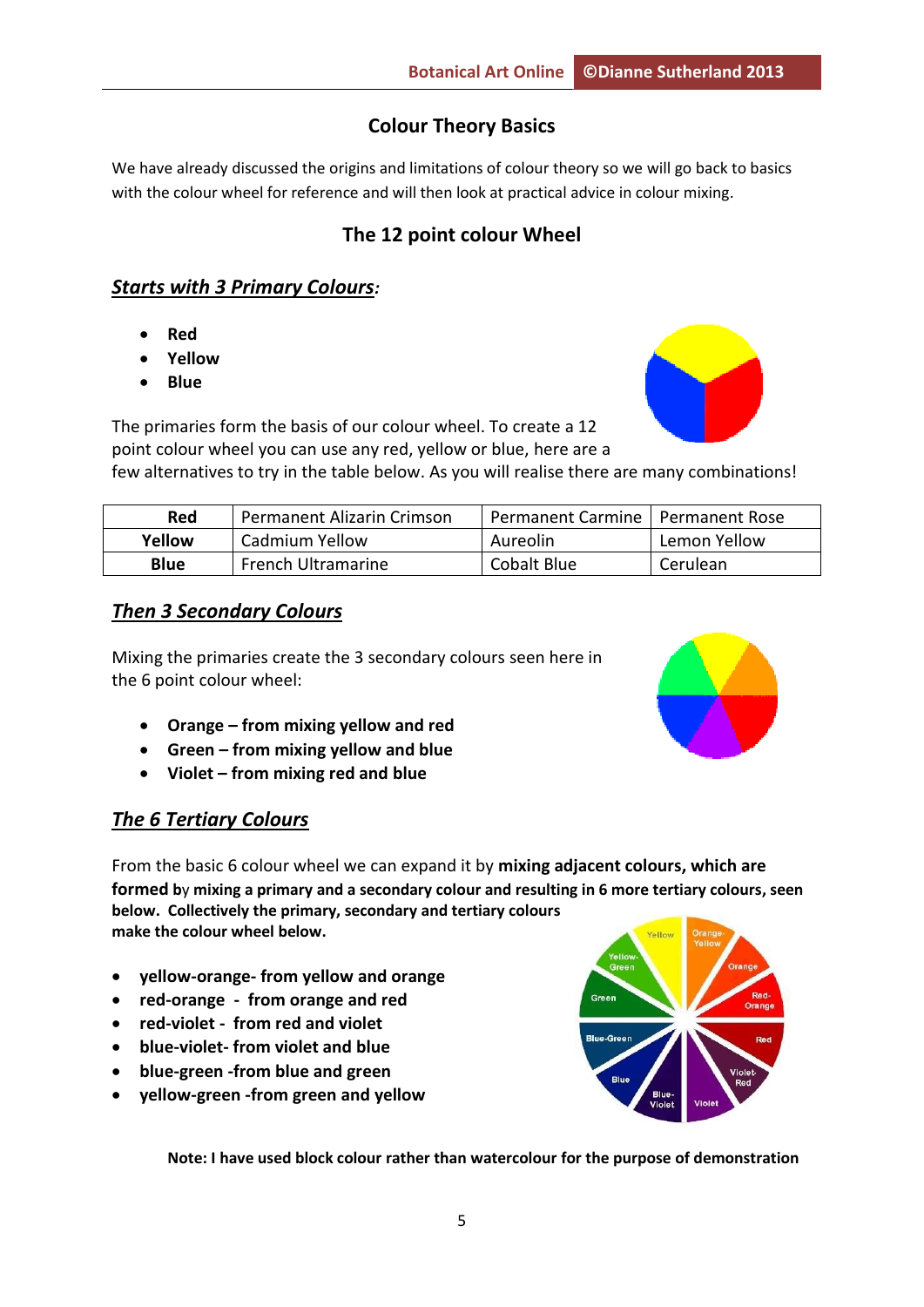### **ACTIVITY: Make a colour wheels using your paints, here's how:**

Choose 3 primaries:

- Yellow e.g. Aureolin
- Red e.g. Permanent Alizarin Crimson
- Blue e.g. French Ultramarine

Draw a circle, any size you like approx. 10-15 cm diameter. Divide it into 12 parts so 360 degrees divided by 12 = 30 degrees for each section

Paint the section numbered 1 with yellow, section no. 2 with red and section no. 3 with blue

Then mix working the colours between the 3 primaries, as follows:

- 1a. 2 parts yellow : 1 part red
- 1b. equal parts red and yellow
- 1c. 1 part yellow :2 parts red

Continue the same appraoch between each primary colour

- 2a. 2 parts red : 1 part blue
- 2b. equal parts red and blue
- 2c. 1 part red : 2 parts blue

#### Finally

- 3a. 2 parts blue : 1 part yellow
- 3b. equal parts blue and yellow
- 3c. 1 part blue : 2 parts yellow

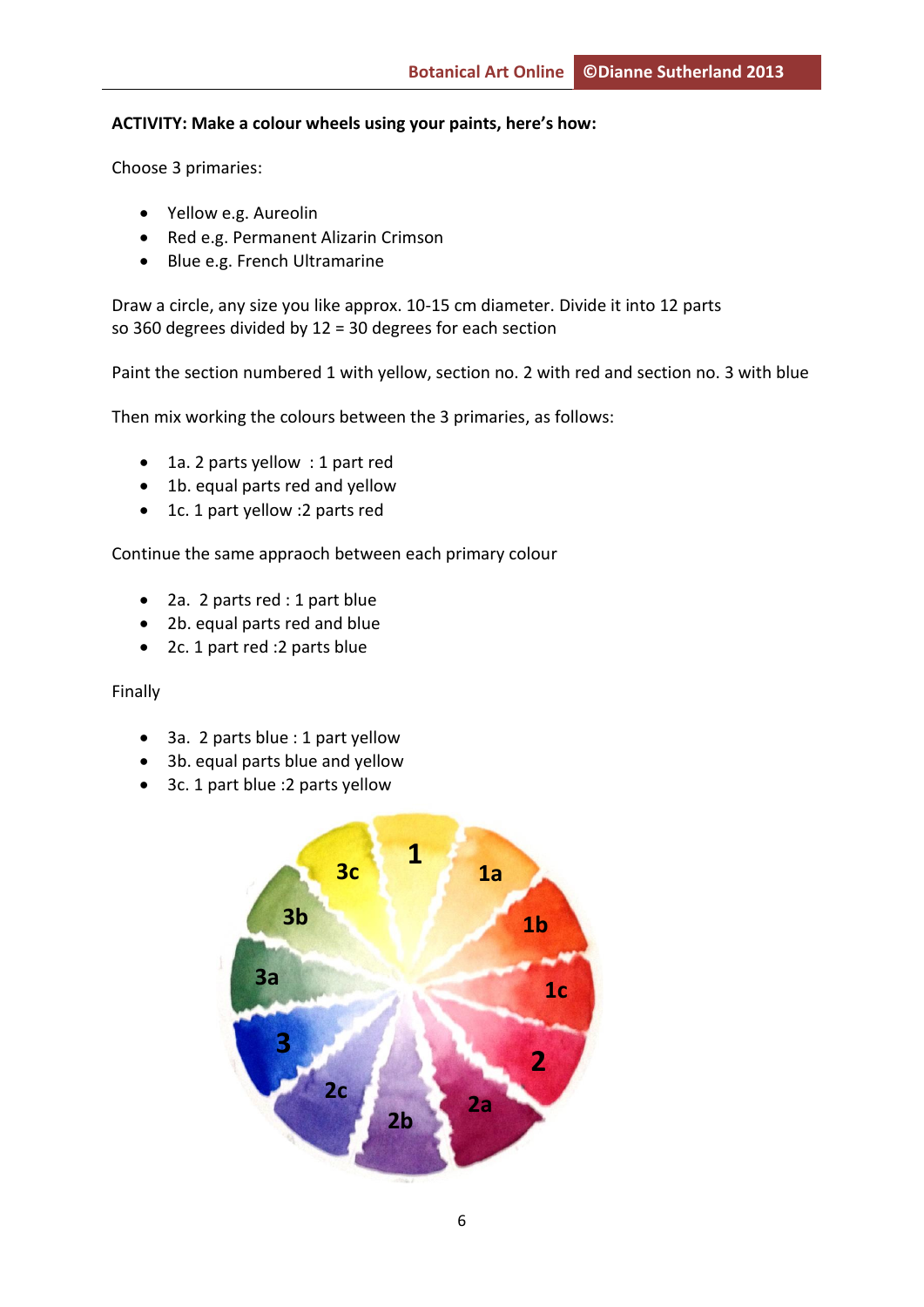#### **Complementary Colours**

Each of the colours in the wheel has an opposite, known as the complementary colour. **Each colours complement is found directly opposite on the wheel** e.g. the opposite of blue is orange and the opposite of yellow is violet (as shown). Complementary colours can be used as shade colours. It is said that mixing two complementary colours a perfect 'neutral' is achieved, unfortunately it's not quite so simple in reality.



#### **Warm and Cool Colours**



Looking at the colour wheel, we can divide it broadly into warm (e.g. red and orange) and cool (e.g. blue and green) colours. On a basic level red is the warmest colour and blue the coolest BUT remember **temperature is relative,** so although all blues will always be cooler than all reds or yellows, there are warm and cool versions within a colour, for example Cadmium Red is warmer than Permanent Alizarin Crimson. **Activity: Look at the colour wheel to identify the warmer or cooler colours and look at your paint box to determine which colours are warm and which are cool.** 

Colour temperature has an important relationship with light. The way the light falls on a subject affects the colour temperature. So although you know that a flower is essentially pink, the light will have an affects the basic hue making it a warmer or cooler

pink. Try to look at flowers to identify those warmer and cooler hues. If you look at the peony here, you will see the variations in the basic pink hue. Can you see the different colour temperatures in the pinks? Are some warmer (more red) or cooler (more blue)

#### **Harmonious Colours**

Colours that sit next to each other on the wheel are called harmonious colours. They can be used to make a more ambient painting.